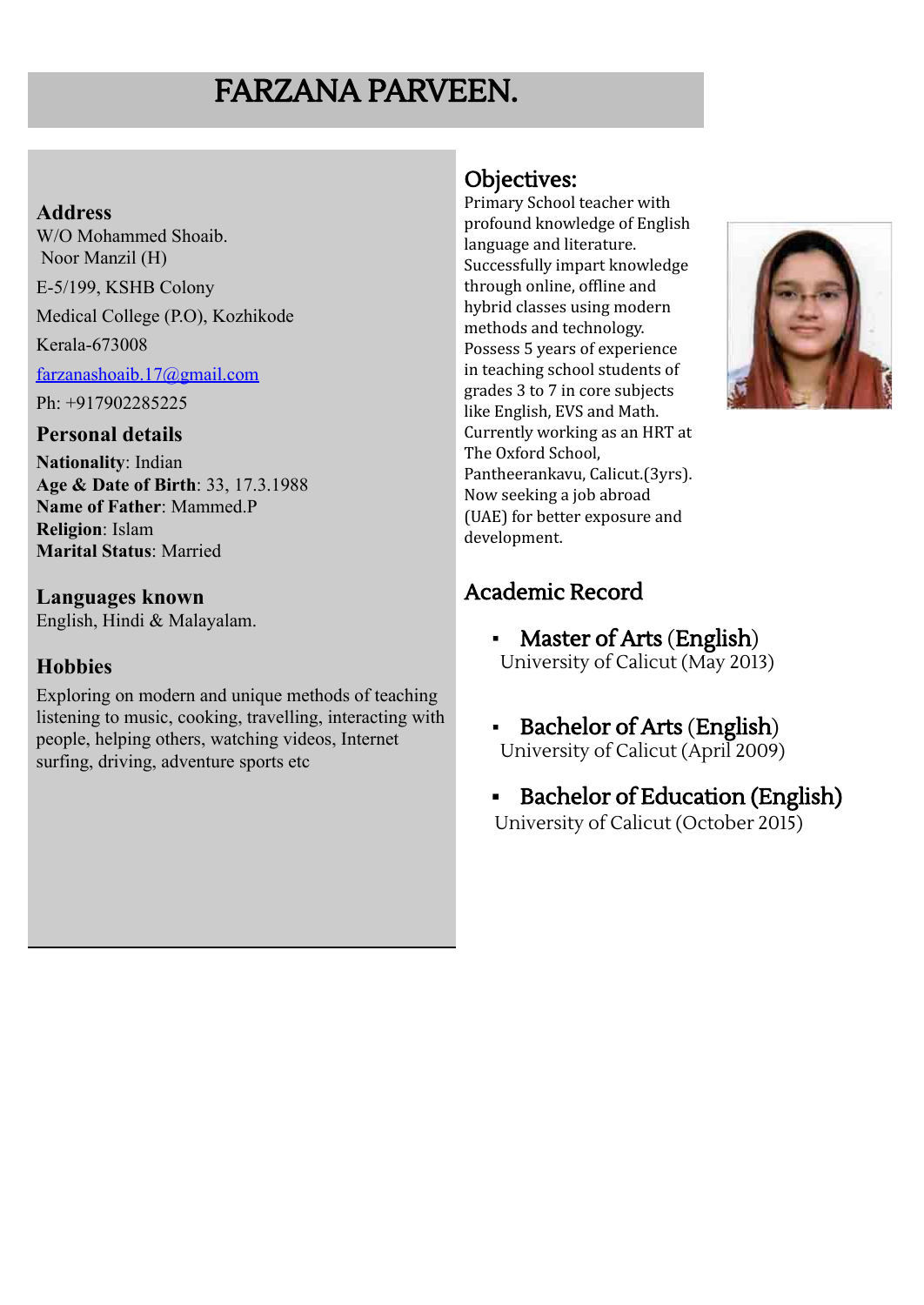#### **My achievements**

Received proficiency prize in the academic year 2010 (B.A First year). Cleared Kerala Teacher Eligibility Test (KTET) in the year 2017 with Register No.605566 Cleared IELTS (academics) with a band score of 7. Certified Common Sense Educator. CK -12 Certified Educator. Adobe Level -1 Creative Educator. Member GEG Trivandrum and Pune Member of CBSE Bharat Sahodhaya Transformers.

#### **Experience.**

### Student Teacher

September 12,2015 - November 09,2015 Govt. H.S.S. Medical College Campus School, Kozhikode, Kerala, India- 673008

#### $\boldsymbol{\nu}$  Responsibilities

- Served as a student teacher,
- Organized activities.
- drafted lesson plans and organized alternate learning Activities for Standard **VIII and IX**.

# PGT (English)

May 6, 2016, to March 30, 2018 Peace International School, Moozhikkal, Kozhikode-12 Kerala, India.

# $\vee$  Responsibilities

- Class in charge of grade 5
- Handled English for grades 3 to 7
- Preparing lesson plans and year plans.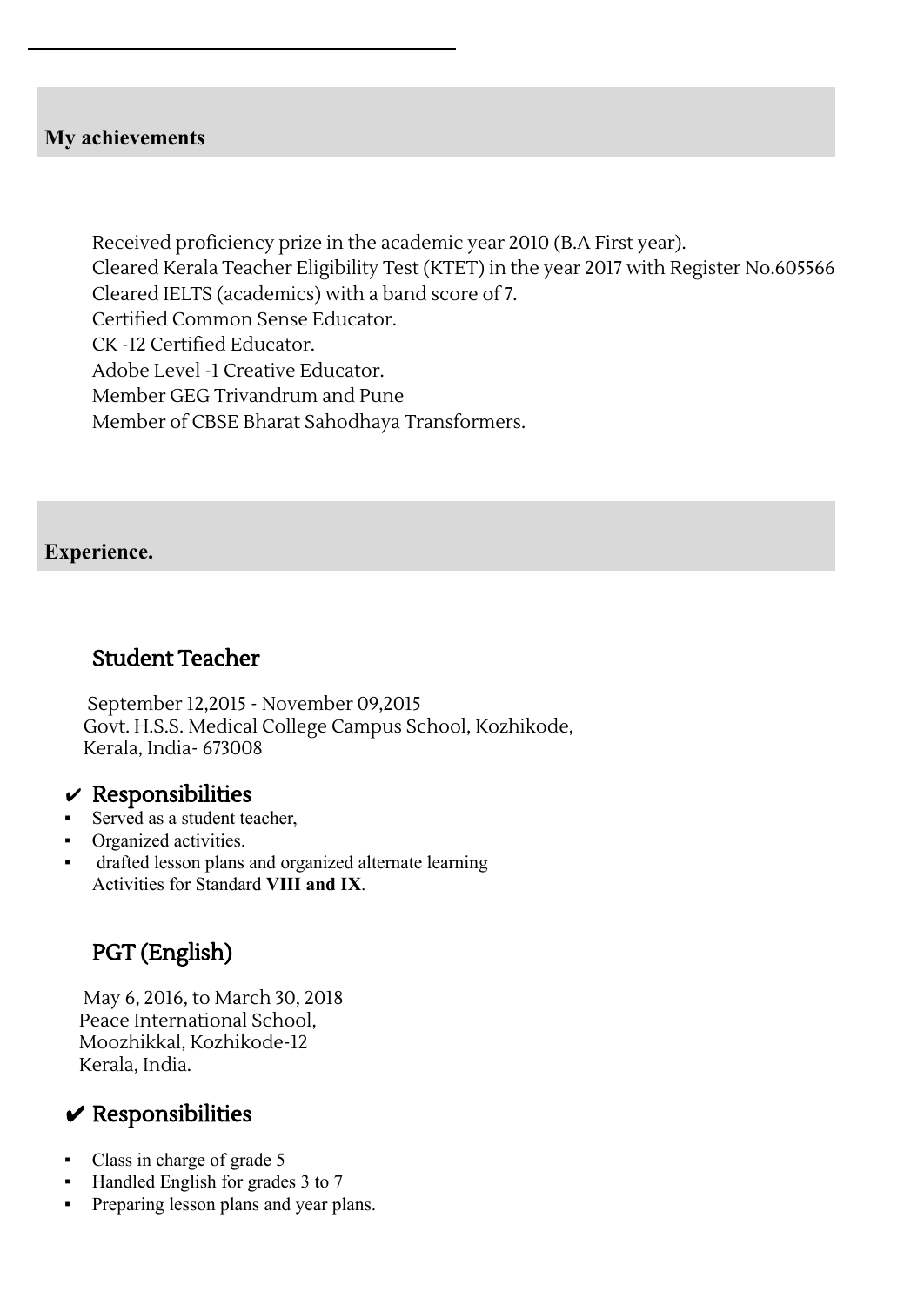- Drafting question papers.
- Organising events and programs
- Preparing and helping students for different curricular and co-curricular activities.
- In –charge teacher of one of the four houses.
- Secured third rank in the primary document examination conducted by the school management.

# HRT (grade2)

May 4,2019- At present

The Oxford School.

Pantheerankavu, Kozhikode, Kerala, India.

Handling English, Math, Environmental Science and Value Education

# $\vee$  Responsibilities

- Develop scope and sequence of learning activities using course objectives, curriculum standards, and student learning goals.
- Handling online classes using Google meet and zoom platforms.
- Handling hybrid classes as well.
- Using edutech tools like Edpuzzle, nearpod, Google classroom, Google workspace, Quizizz, Kahoot, CK-12, Common sense platform etc
- Conducting online assessments and conducting remedial classes.
- Preparing lesson plans following the new educational reforms like competency based learning, Art integrated learning, learning by doing, Multidisciplinary approach etc.
- Preparing Study notes as per the syllabus and distributing respective notes as per the topic being studied
- Evaluate student work, such as literary writing by using teacher-developed rubrics and holistic practices.
- Using sufficient number of teaching aids for providing students a clear understanding of the subject
- Designing and conducting regular and surprise assessment tests for students and providing individual feedback
- Homeroom teaching
- Handling subjects like English, Math, Environmental Science, and Value Education.
- Program coordinator. Planning and executing all the special day programs and cultural and academic events of school.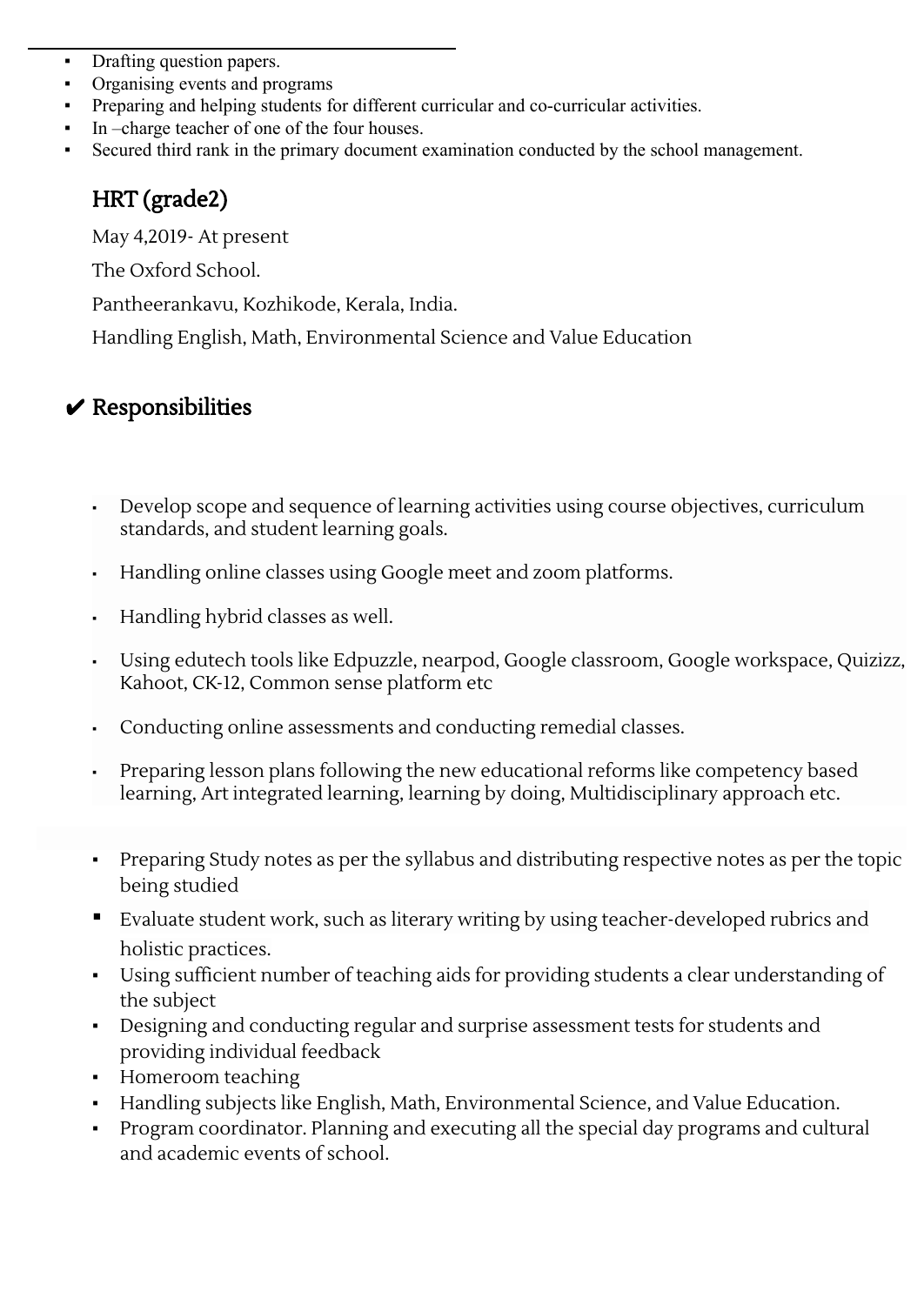| Course/Subject    | Year of<br>Passing | <b>Board or University</b>                       | Marks<br>/Grade |
|-------------------|--------------------|--------------------------------------------------|-----------------|
| <b>SSLC</b>       | 2004               | Central Board of Secondary<br>Education          | 69              |
| <b>HSE</b>        | 2006               | Board of Higher Secondary<br>Examination, Kerala | 72              |
| <b>BA</b> English | 2009               | University of Calicut                            | 48.6            |
| MA English        | 2013               | University of Calicut                            | 49.5            |
| B.Ed              | 2016               | University of Calicut                            | 74              |

**Why I fit the slot?**

- ❖ Good command over Google workspace
- ❖ Tech savvy educator
- ❖ Can handle virtual live classes using Google meet, zoom.
- ❖ Very familiar with MS Office and Ubantu.
- ❖ Using Edutech tools like CK-12, Kahoot, Quizizz, Socrative, Padlet, Jamboard, Khan academy etc
- ❖ Attends a lot of teachers training programs to keep myself updated.
- ❖ I love to interact with people and to share knowledge.
- ❖ Always maintains a good relationship with my learners and their parents which always help me in holistic development of my learners.
- ❖ I try to make my class interactive and interesting through activities and tech tools.
- ❖Exceptional knowledge of delivering instruction with technology and empowering students to use valuable resources.
- ❖Excellent understanding of curriculum development and assessment methods based on research and practice.
- Knowledge and practice in novel educational reforms like experiential learning, competency based learning, Learning by doing, Play way method, Art integrated learning, Multidisciplinary approach etc.
- ❖ Teaching has always been my passion and this will surely help me to guarantee best teaching provisions.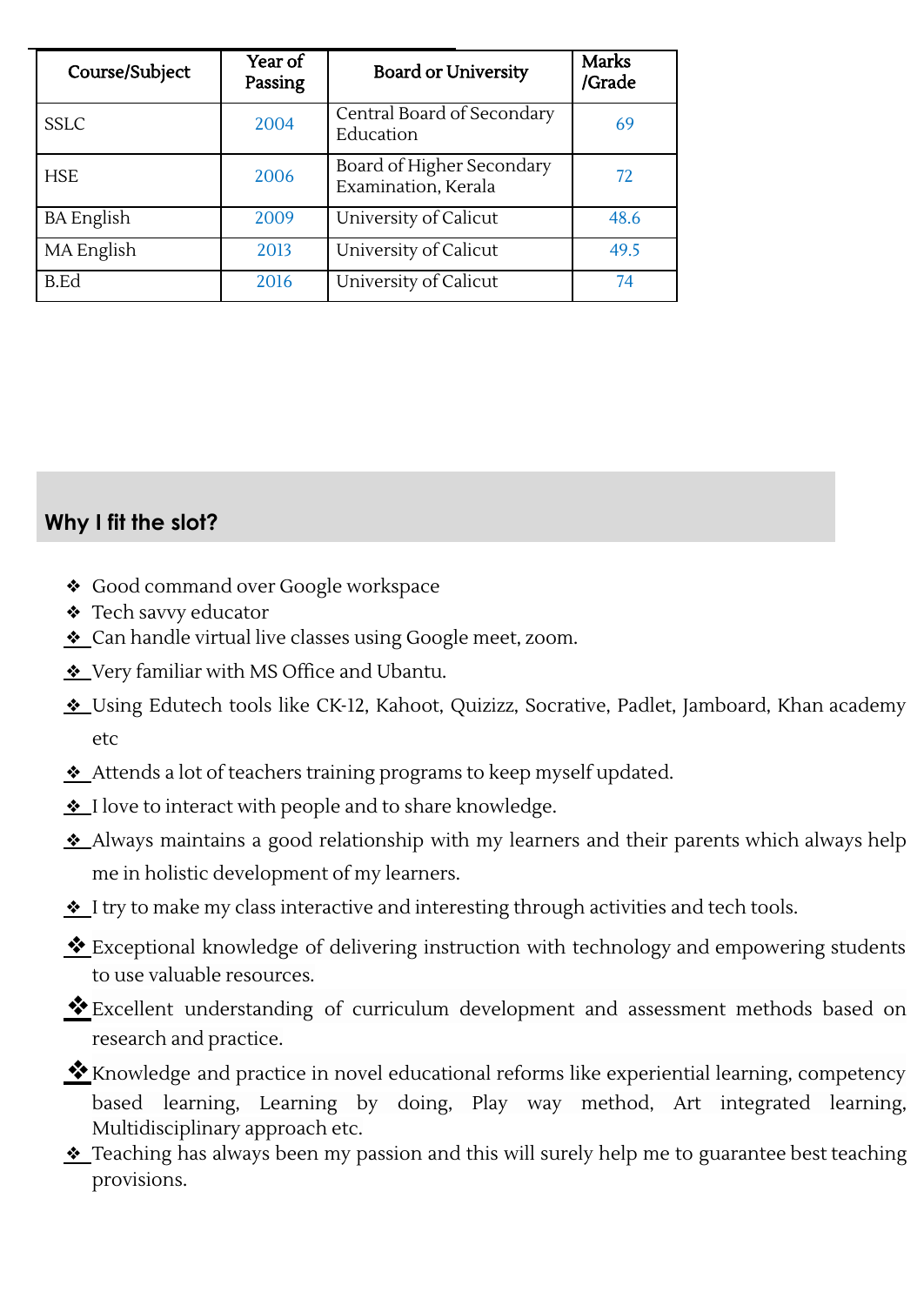- ❖ Excellent ability to facilitate and teach difficult concepts to students, including breaking down topics, scaffolding, remedial teaching, and checking for understanding.
- ❖Ability to foster beneficial and supportive relationships with students, parents and other faculty members.
- ❖ Knowledge of how to use latest technology to enhance the learning experience

### **Trainings Attended**

❖ CBSE BHARATH SAHODAYA TRAININGS ON THE FOLLOWING:

Pro Profs, emaze, Google classroom, Quizizz, Aristotle, Jamboard, Kahoot, Padlet.

- ❖ How to create our own website/E-Portfolio using Google sites.
- ❖ Competency Based Education,
- ❖ Tools for Global Collaboration and Social Good,
- ❖ Skill Based Education
- ❖ Art Integrated Learning,
- ❖ Constructive Strategies for student engagement,
- ❖ Engagement to learning,
- ❖ NEP 2020.
- ❖ **ISDER (BLUE GREEN RIBBON ACHIEVEMENT)** NEP 2020 and its implications.
- ❖ **UN CC: LEARN** (One Planet One Health E-Learning series)
	- 1) Sustainable Diet
	- 2) Specialized Module on Children and Climate Change.
- ❖ Post Pandemic Challenges and Opportunities for Indian Education conducted by SHRI VAISHNAV VIDYAPEETH VISHWAVIDYALAYA – INDORE
- ❖ Administration of Art Integration -by Confederation of Kerala Sahodaya Complexes.

### Dr. Anas Nilambur

Principal, The Oxford School, Pantheerankavu Calicut -673019 Mob: +91 9656789978

#### Ms. Sulbha Ahuja

Head of the Section, Primary The Oxford School, Pantheerankavu Calicut -673019 Mob: +91 9996945834

I hereby declare that the above information given is true to the best of my knowledge and belief.